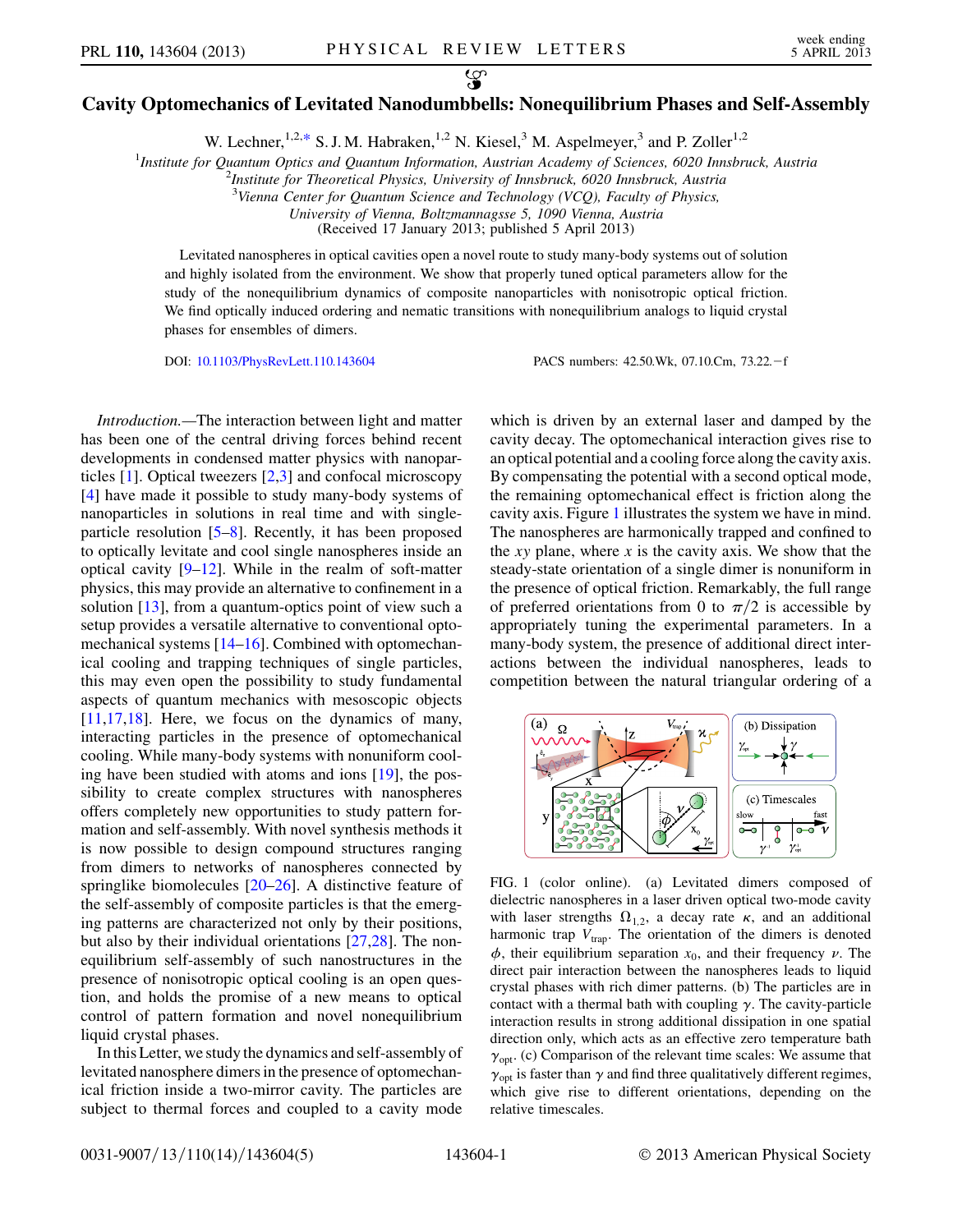two-dimensional crystal and dissipation-induced ordering. Compared to other approaches to dynamical ordering of dimers, such as shear [\[29\]](#page-4-20) or static electric fields [[30](#page-4-21)], this method offers additional advantages: (a) the orientation depends on the frequency of the vibrational mode of the dimers which allows for individual ordering in multispecies systems and (b) in addition to ordering at the level of single particles, nonuniform friction also leads to novel liquid crystal phases at the many-body level (see Fig. [3](#page-3-0)). We identify three relevant time scales in this system: the frequency of the vibrational mode of the dimers  $\nu$ , the optomechanical damping rate  $\gamma_{\text{opt}}$ , and the rate of thermalization  $\gamma$ . For limiting cases we present analytic results on the ordering of individual dimers and numerical results on the nonequilibrium many-body dynamics.

*Model*.—We consider a system of  $N/2$  dimers consisting of N nanospheres, trapped inside an optical cavity. The Hamiltonian is decomposed as  $H = H_{sys} + H_{om}$  with

$$
H_{\text{sys}} = \sum_{i=1}^{N} \left( \frac{\mathbf{p}_i^2}{2m} + V_{\text{trap}}(\mathbf{x}_i) \right) + \sum_{i=1}^{N/2} \frac{m\nu^2}{2} (|\mathbf{x}_{2i-1} - \mathbf{x}_{2i}| - x_0)^2 + \Gamma_0 \sum_{i \neq j} V_{\text{int}} (|\mathbf{x}_i - \mathbf{x}_j|),
$$
 (1)

the system Hamiltonian. Here,  $m$  is the mass of the nanospheres,  $\mathbf{x}_i$  and  $\mathbf{p}_i$  are the position and momentum of particle j, respectively,  $V_{trap}$  is the trapping potential,  $\nu$ the frequency of the vibrational mode of the dimers,  $x_0$  is the equilibrium separation and  $V_{int}$  is the direct dipolar pair interaction, which can be tuned by the parameter  $\Gamma_0$  [[6\]](#page-4-22). In a frame, rotating with the laser drive, the optomechanical Hamiltonian is given by

<span id="page-1-0"></span>
$$
H_{\text{om}} = -\Delta(\mathbf{x}_1 \dots \mathbf{x}_N)|a|^2 + \Omega(a + a^*) + V_c, \quad (2)
$$

where  $a(t)$  [ $\sqrt{Js}$ ] is a normal variable, which describes the dynamics of the optical mode. O [ $\sqrt{Js}$ ] characterizes the dynamics of the optical mode,  $\Omega \left[ \sqrt{J/s} \right]$  characterizes the drive strength,  $V_c$  is a second compensating potential, and  $\Delta = \omega_d - \omega(\mathbf{x}_1, \dots, \mathbf{x}_N)$  is the detuning from the cavity resonance with  $\omega_d$  the drive frequency. The interaction derives from the electric polarizability  $\alpha_p$  of the nanospheres [[9](#page-4-7)[,10\]](#page-4-23), which, for subwavelength particles, gives rise to a position-dependent cavity resonance frequency  $\omega(\mathbf{x}_1, ..., \mathbf{x}_N) = \omega_0 - (gC/2)\sum_j |\mathbf{F}(\mathbf{x}_j)|^2$ , where  $\omega_0$  is the horn cavity frequency.  $\mathbf{F}(\mathbf{x})$  is the normalized mode function bare cavity frequency.  $F(x)$  is the normalized mode function of the cavity mode, C is the mode volume, and  $g =$  $\alpha_p \omega_0 V/C$  is the optomechanical coupling strength, which is proportional to the volume of the particle  $V$ . We assume that the cavity mode can be approximated by a standing wave  $\mathbf{F}(\mathbf{x}) \simeq \epsilon \sqrt{2/C} \sin(kx)$ , where k is the wave number<br>and  $\epsilon$  is the polarization in the yz plane so that and  $\epsilon$  is the polarization in the yz plane, so that  $\Delta(\mathbf{x}_1, \ldots, \mathbf{x}_N) = \Delta(x_1, \ldots, x_N).$ 

The full dynamics of the optical part, including decay from the cavity, is described by the equations of motion for the optical amplitude  $\dot{a} = [i\Delta(x_1, \ldots, x_N) - \kappa]a + i\Omega$ ,<br>where  $\kappa$  is the field decay rate. The drive can be eliminated where  $\kappa$  is the field decay rate. The drive can be eliminated by the transformation  $a \rightarrow \alpha + a'$  with  $\alpha = \Omega/(\bar{\Delta} + i\kappa)$ the average amplitude and  $\bar{\Delta} = (\omega_d - \omega)$  the detuning<br>from the bare cavity resonance. The equation of motion from the bare cavity resonance. The equation of motion for the transformed optical amplitude is  $\dot{a}^i = (i\bar{\Delta} - \kappa)a^i + i(\Lambda(\kappa - \kappa) - \bar{\Lambda})(\alpha + a^i)$ . Substitution of  $a \rightarrow a^i$  $\kappa$ ) $a' + i(\Delta(x_1, ..., x_N) - \bar{\Delta})(\alpha + a')$ . Substitution of  $a \rightarrow \alpha + a'$  in the first term in Eq. (2) gives rise to four terms  $\alpha + a'$  in the first term in Eq. ([2\)](#page-1-0) gives rise to four terms. One of them corresponds to an effective optical potential along the cavity axis  $V(x_1, ..., x_N) = -|\alpha|^2 \Delta(x_1, ..., x_N)$ ,<br>which can be compensated by V of the second optical which can be compensated by  $V_c$  of the second optical mode. For the choice of a mode separated by one free spectral range from  $\omega$ , the mode function in the focal range of the cavity is approximately given by  $G(x) \approx$  $\eta \sqrt{2/C} \cos(kx)$ , where  $\eta$  is the polarization. When  $\epsilon$  and  $\eta$  are orthogonal the two modes do not interfere and  $\eta$  are orthogonal, the two modes do not interfere and the effective potentials add up, i.e.,  $V(x_i) =$  $-g[|\alpha_1|^2 \sin^2(kx_j) + |\alpha_2|^2 \cos^2(kx_j)]$ , where  $\alpha_{1,2}$  are the amplitudes of the first and second mode respectively. For amplitudes of the first and second mode, respectively. For  $|\alpha_1| = |\alpha_2| = |\alpha|$ , the potential is independent of  $x_i$  and the forces cancel. The second mode is driven on resonance and therefore does not lead to additional damping (or amplification).

We find the equations of motion of the nanosphere positions and momenta

$$
\dot{\mathbf{x}}_i = \mathbf{p}_i/m,
$$
\n
$$
\dot{\mathbf{p}}_i = -\frac{\partial H_{\text{sys}}}{\partial \mathbf{x}_i} + (\alpha a^{j*} + \alpha^* a^j + |a^j|^2) \frac{\partial \Delta(x_1, \dots, x_N)}{\partial x_i}.
$$
\n(3)

The cavity decay rate  $\kappa$  sets a finite time scale for the cavity to respond to changes in the particle positions so that the optomechanical feedback does not only depend on the particle positions, but also on the particle momenta along the cavity axis  $[14]$  $[14]$  $[14]$ . This gives rise to amplification (for  $\Delta > 0$ ) or damping (for  $\overline{\Delta} < 0$ ), respectively. Optomechanical cooling of nanospheres has been studied previously in the Lamb-Dicke regime [\[9\]](#page-4-7), while here, we focus on a different regime, similar to Ref. [\[31](#page-4-24)], in which the particles move almost freely and the relevant frequency stems from the modulation of the optical feedback force at  $\omega_{\text{mod}} = 2kp/m$ . The damping force has resonances for  $\Delta = \pm |\omega_{\text{mod}}|$ , while in the regime we are interested in,  $|p| \ll m\overline{\Delta}/(2k)$ , the cooling rate is approximately constant

$$
\gamma_{\rm opt} \simeq \frac{2g^2|\alpha|^2 k^2 \bar{\Delta} \kappa}{m(\bar{\Delta}^2 + \kappa^2)^2}.
$$
 (4)

<span id="page-1-1"></span>With an additional thermal force, the equations of motion take the form of modified Langevin equations (see Ref. [\[32](#page-4-25)]) with

$$
m\ddot{x}_i = -\frac{\partial H_{\text{sys}}}{\partial x_i} - m(\gamma + \gamma_{\text{opt}})\dot{x}_i + \xi_{x_i},
$$
  

$$
m\ddot{y}_i = -\frac{\partial H_{\text{sys}}}{\partial y_i} - m\gamma\dot{y}_i + \xi_{y_i}.
$$
 (5)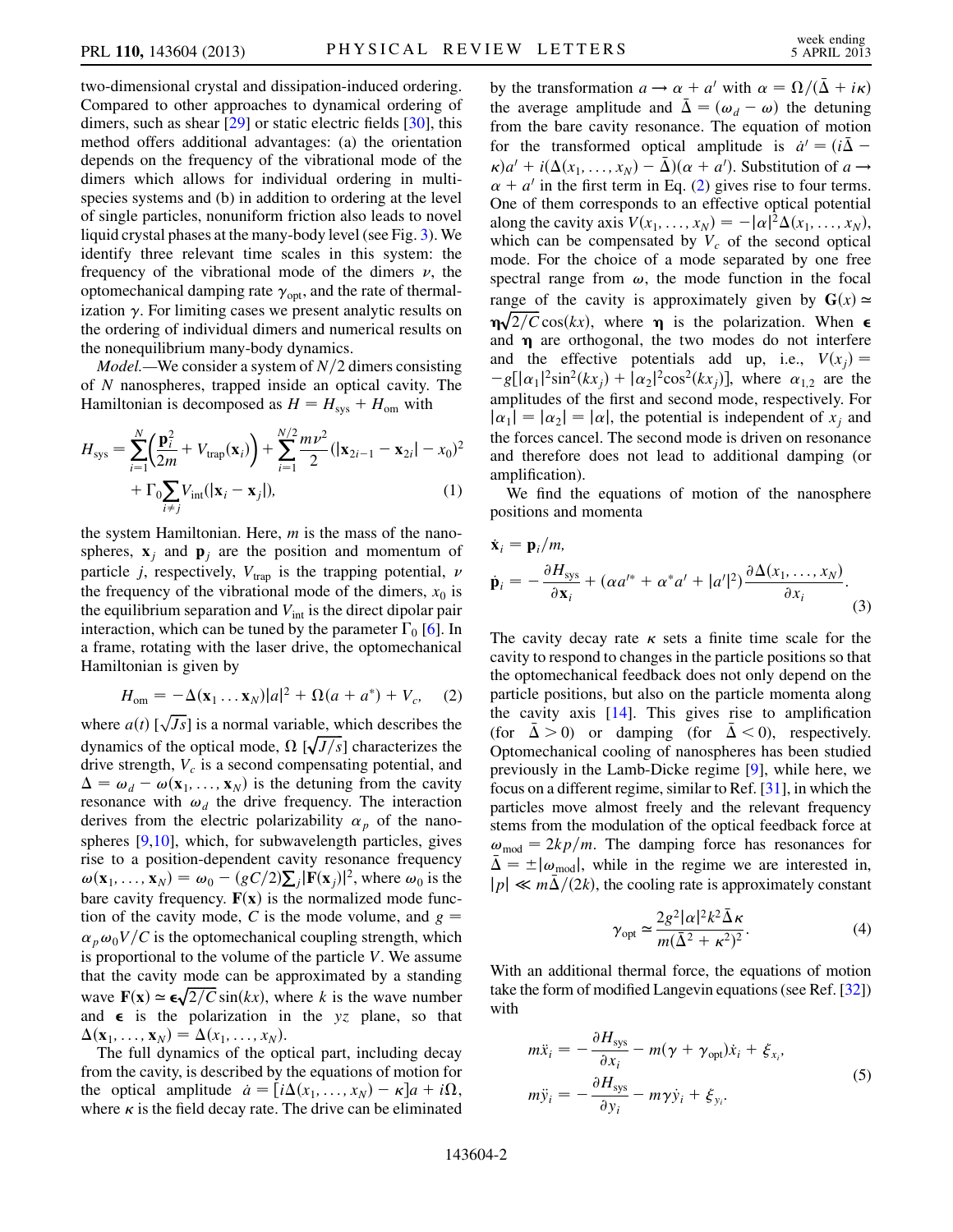Here,  $(x_i, y_i) = \mathbf{x}_i$  are the components of the position vector of particle i,  $\gamma$  is the rate of thermalization, and  $\xi_x$  and  $\xi_y$ are mutually uncorrelated Langevin forces, as characterized by  $\langle \xi_{x,y}(t) \xi_{x,y}(t') \rangle = k_B T m \gamma \delta(t - t').$ <br>**Results** We first focus on the dy

Results.—We first focus on the dynamics of a single dimer described by Eq. [\(5](#page-1-1)). Separating the dynamics into the trivial center-of-mass motion and the relative coordinates  $(\mathbf{x}_1 - \mathbf{x}_2)/\sqrt{2} \equiv (x, y)$ , and to the extent that opto-<br>mechanical coupling between the particles can be mechanical coupling between the particles can be neglected, the nonlinear force is  $\frac{\partial H_{sys}}{\partial r} = -\mathbf{r}mv^2\{1 [2x_0/(x^2 + y^2)]^{1/2}$ , where  $\mathbf{r} = (x, y)$  and  $x_0$  is the dimer<br>separation. Figures  $2(a)-2(c)$  show the steady state soluseparation. Figures  $2(a)-2(c)$  show the steady state solutions of the orientation of single dimers as a function of the dimer frequency for various cooling rates from numerical integration of Eq. ([5](#page-1-1)). Remarkably, when exposed to unidirectional friction, a loosely connected dimer, as well as a rigid rotor, tends to align orthogonal to the direction of friction, whereas a dimer of moderate stiffness aligns parallel to it. This can be understood from three competing effects which derive from the order of the relevant time scales in the system (see Fig. [1\(c\)](#page-0-1)):  $\gamma^{-1}$ ,  $\gamma_{opt}^{-1}$  and  $\nu^{-1}$ . While  $\gamma$  and  $\gamma_{\text{opt}}$  set the scales of thermalization and nonuniform friction,  $\nu$  sets the time scale at which the degrees of freedom mix due to the nonlinear nature of the force term. Assuming that  $\gamma_{\text{opt}} > \gamma$ , there are



<span id="page-2-0"></span>FIG. 2 (color online). Steady-state probabilities of the orientation  $\phi$  as a function of the dimer frequency from numerical integration of the second order Langevin equations ([5](#page-1-1)) for cooling rate ratios  $\gamma_{\text{opt}}/\gamma = 10$  (a),  $\gamma_{\text{opt}}/\gamma = 100$  (b), and  $\gamma_{\text{opt}}/\gamma = 1000$  (c). The comparison of the analytic expressions [\(6\)](#page-2-1) for small frequencies [(d) dashed lines] and numerical results [(d) full lines] show good agreement over a wide range of frequencies. (e) Analytic results from Eq. [\(6\)](#page-2-1) for a range of frequencies with  $\gamma_{\text{opt}}/\gamma = 100$  predicts the transition from  $\phi = 0$  orientation to  $\phi = \pi/2$ . For larger frequencies the model breaks down as it predicts  $\phi = \pi/2$  for large  $\nu$  (e). In the rigidrotor regime, the analytic approximation Eq. ([8\)](#page-2-2) is in agreement with the numerical simulation as shown for various cooling rates  $r_c = \gamma_{\text{opt}}/\gamma$  (f).

three limiting parameter regimes: (i)  $\gamma_{\text{opt}} \gg \gamma \gg \nu$ , (ii)  $\gamma_{\text{opt}} \gg \nu \gg \gamma$ , and (iii)  $\nu \gg \gamma_{\text{opt}} \gg \gamma$ . In the following we analytically study these limiting cases and give an intuitive explanation of this remarkable nonequilibrium ordering phenomenon.

In (i) and (ii),  $\gamma_{opt}$  is the largest scale. Due to the resulting separation of time scales of the motion in the  $x$ and y directions, the steady-state distribution is of the form  $P(x, y) = P(y|x)P(x)$ . Here,  $P(y|x)$  is the normalized steady-state distribution of the fast y direction given a fixed x. Consequently, the average energy  $\langle V \rangle_x = \int_{-\infty}^{\infty} V(x, y)P(y|x)$  determines the distribution  $P(x)$  for the x direction via a Markov process with the scaled the  $x$  direction via a Markov process with the scaled temperature  $T_x = T\gamma/(\gamma + \gamma_{\text{opt}})$ , thus

<span id="page-2-1"></span>
$$
P(x, y) = \frac{e^{-V(x, y)/(k_B T)}}{\int_{-\infty}^{\infty} dy e^{-V(x, y)/(k_B T)}} \frac{e^{-\langle V \rangle_{x}/(k_B T_x)}}{\int_{-\infty}^{\infty} dx e^{-\langle V \rangle_{x}/(k_B T_x)}}.
$$
 (6)

In regime (i), the spatial fluctuations are much larger than  $x_0$ , so that  $V(x, y) \approx mv^2(x^2 + y^2)/2$  and the integrals can be evaluated analytically. The distribution  $P(\phi) =$  $\int_0^{\infty} r dr P(r \cos \phi, r \sin \phi)$  for the orientation of the dimer  $\phi$  is found as  $\phi$  is found as

$$
P(\phi) = \frac{\sqrt{\gamma(\gamma + \gamma_{\text{opt}})}}{2\pi[(\gamma + \gamma_{\text{opt}})\cos^2\phi + \gamma\sin^2\phi]}
$$
(7)

with the maximum for  $\phi = 0$ . In case (ii), the harmonic approximation of  $V(x, y)$  breaks down, and Eq. ([6\)](#page-2-1) is evaluated numerically, with the results shown in Figs.  $2(d)$  and  $2(e)$  which are in agreement with the numerical integration of Eq.  $(5)$  $(5)$  shown in Fig.  $2(b)$ .

In the rigid-rotor regime (iii), motion in the radial direction is suppressed, so that  $\sqrt{x^2(t) + y^2(t)} = x_0$  and<br>we can derive a Langevin equation for  $\phi$  alone;  $mx, \ddot{\phi} =$ we can derive a Langevin equation for  $\phi$  alone:  $mx_0\ddot{\phi}$  =  $-m(\gamma + \gamma_{\text{opt}}\cos^2\phi)\dot{\phi} + \xi_{\phi}$  where  $\xi_{\phi} = \xi_x \sin\phi + \xi_{\phi}$  $\xi_y$  cos  $\phi$  so that  $\langle \xi_\phi(t) \xi_\phi(t') \rangle = k_B T m \gamma \delta(t - t')$  is inde-<br>pendent of  $\phi$ . This equation describes thermal motion pendent of  $\phi$ . This equation describes thermal motion of the orientation of the dimer with angle-dependent damping. Since there is no conservative force, the motion is overdamped, so that  $\ddot{\phi} \simeq -\gamma(\phi)\dot{\phi}$ , where  $\gamma(\phi) = \gamma + \phi$  $\gamma_{\text{opt}}\text{cos}^2\phi$ , and the Fokker-Planck equation reduces to  $\partial P/\partial t = (\partial^2/\partial \phi^2)[(\gamma + \gamma_{opt} \cos^2 \phi)^{-1} P].$  The normalized stationary solution is

$$
P(\phi) = \frac{\gamma + \gamma_{\text{opt}} \cos^2 \phi}{2\pi \gamma + \pi \gamma_{\text{opt}}}
$$
 (8)

<span id="page-2-2"></span>and has a maximum at  $\phi = 0$ .

This motivates the following intuitive picture: The dominant mechanism in (i) is purely geometrical. Here, the distribution  $P(x, y)$  is a Gaussian that is squeezed in the direction of cooling  $x$  and, therefore, the most likely orientation is  $\phi = 0$ . In the rigid-rotor case (iii), in which no orientation-dependent energies are involved,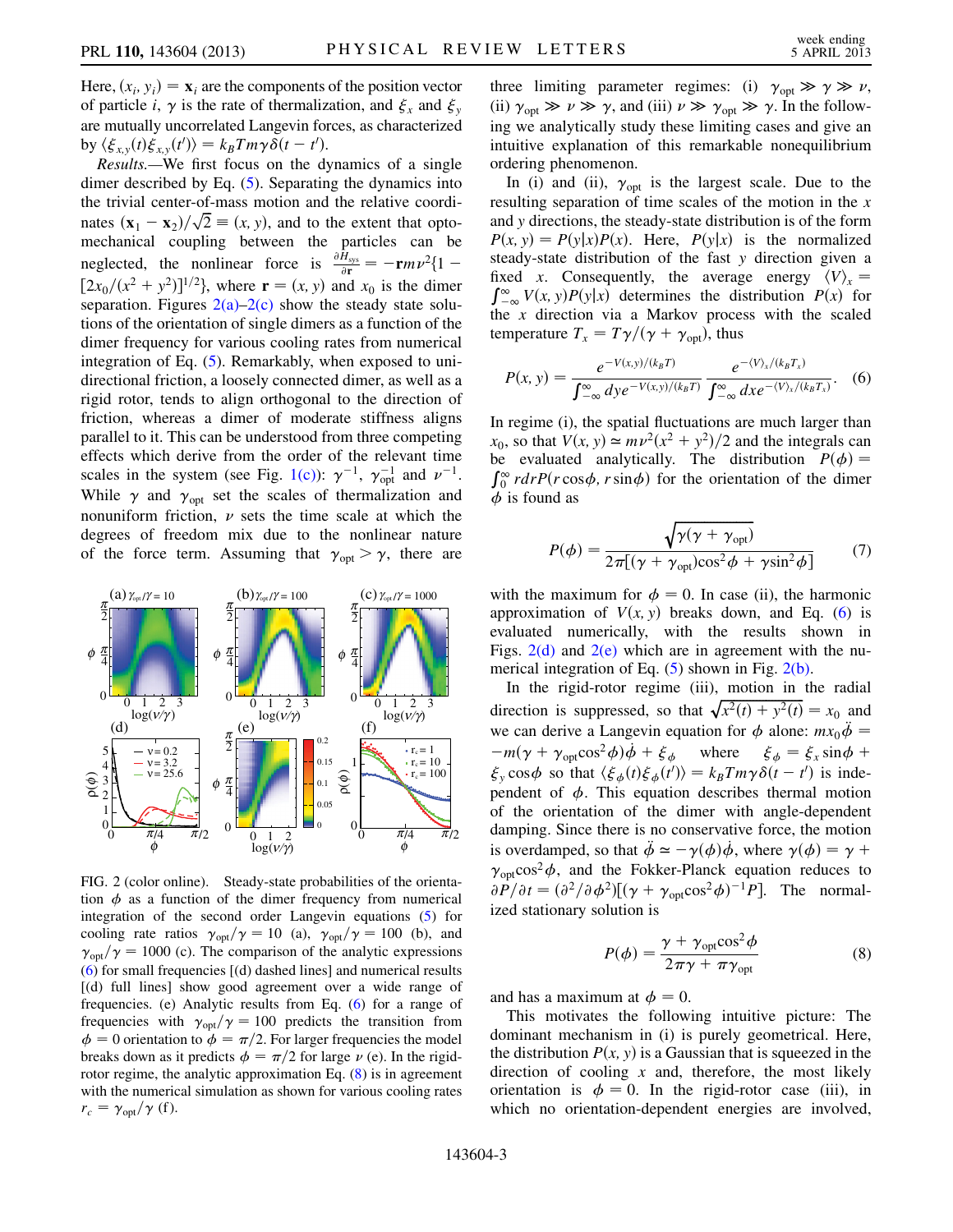the anisotropy of the steady-state orientation is due to a purely dynamical effect. In this case, the dimer is dynamically attracted to orientations for which the fluctuations in the angular direction are suppressed. The opposite orientation is reached in the intermediate regime (ii), when a third, purely energetical effect, is dominant. The motion is mostly confined to configurations of constant  $x$ , for which the potential energy changes from a double harmonic well at  $x = 0$  to a single anharmonic well  $(V \propto x^4)$  at  $x = \pm x_0$ . With the average kinetic energy  $\langle T \rangle$  constant and using the virial theorem  $\langle V \rangle = 2/n\langle T \rangle$ , with *n* the power of the external potential, we find that the probability  $\exp[-\beta_x \langle V \rangle]$  is largest for  $\phi = \pi/2$ .

Let us consider the experimental feasibility in a configuration as shown in Fig. [1.](#page-0-0) The confinement of the dumbbells to the xy plane can be provided by an external standing wave optical trap crossing the Fabry-Perot cavity in the z direction. The three relevant time scales can be controlled over a large range of parameters: Dimer frequencies up to  $v \approx 2\pi \times 1$  kHz can be reached, e.g., with spring constant  $k \approx 0.2$  pN/ $\mu$ m of DNA and silica<br>nanospheres with a radius of  $r = 50$  nm (mass  $m = 1.2 \times$ nanospheres with a radius of  $r = 50$  nm (mass  $m = 1.2 \times$  $10^{-18}$  kg). We note that spring constants of orders of magnitude smaller are possible above the persistence length of 50 nm [\[33\]](#page-4-26). The optical damping is provided by a cavity with length  $L \approx 10^{-2}$  m and mode waist of  $w \approx 10^{-4}$  m. We find the optomechanical coupling  $g \approx$  $2\pi \times 10^4$  Hz via the mode volume  $C = (\pi/4)Lw^2$ . We further assume a cavity finesse of  $\mathcal{F} \approx 10^5$ , so that  $\kappa \approx$  $2 \times 10^5$  Hz at a wavelength of  $\lambda = 1064$  nm. When we<br>further choose  $\bar{\lambda} \ge 5$  g a power for the cooling laser of further choose  $\bar{\Delta} \gtrsim 5\kappa$ , a power for the cooling laser of  $P_{\text{drive}} = 3 \times 10^{-5}$  W results in a cooling rate of  $\gamma_{\text{opt}} \lesssim$  $2\pi \times 4$  Hz. For the thermal environment we assume room temperature  $T = 293$  K and  $\gamma = 0.05$  Hz, which corresponds for the chosen nanospheres to an air pressure of approximately  $10^{-5}$  mbar. Note that even lower pressures and environmental damping have recently been achieved experimentally for slightly larger silica nanospheres by optical feedback cooling [[34\]](#page-4-27).

Many-body phases.—Liquid crystal phases of dimers have been previously studied in equilibrium and nonequilibrium [[28](#page-4-19)]. Nonisotropic friction and the resulting ordering may offer novel tools to guide the self-assembly towards preferred structures and to study novel nematic phases. We numerically study the system described by the Eq. [\(5](#page-1-1)) with the experimental parameters as given above. Figure [3\(a\)](#page-3-1) depicts an ensemble of dimers without optical friction. For this choice of parameters, the system is in the liquid phase and the dimer orientations are distributed uniformly. Additional nonisotropic cooling with  $\gamma_{opt}/\gamma$  = 100 induces a nonequilibrium transition to a phase characterized by the single- and many-dimer order parameters respectively shown in Figs.  $3(b)$  and  $3(c)$ . The single dimers are still aligned. In addition, the interplay between orientation and many-body dynamics leads to a remarkable

<span id="page-3-0"></span>

<span id="page-3-1"></span>FIG. 3 (color online). (a) Ensemble of dimers with frequency  $\nu = 200\gamma$  [intermediate regime (ii)] in thermal equilibrium are uniformly orientated (inset a). (b) The nonisotropic optical friction induces orientational ordering of individual dimers [inset (b)] and in addition, many-body nematic ordering along the direction of cooling. (c) The nonequilibrium phase analog to a liquid crystal phase characterized by the pair-correlation function  $g(x)$ . The rigid rotors align orthogonal to cooling with additional nematic order in the direction of cooling (black line) and liquid order in the y direction (red line). (d) Mixture of dimers self-assembles into a crystal with dimer-orientations according to the frequencies  $\nu$ .

phase with liquid order in the y direction and solid order in the x direction. With the frequency  $\nu' = 500\nu$  and keeping all other parameters fixed, a different pattern with all individual dimers reorientated orthogonal to the direction of cooling [Fig.  $3(c)$ ] is found. Again the many-body dynamics leads to ordering along the  $x$  direction, as measured by the directional pair-correlation function  $g_{x,y}(x) =$  $\langle \delta((x_i - x_j) - x) \rangle$  depicted in Fig. [3\(c\)](#page-3-1). The patterns in Figs.  $3(b)$  and  $3(c)$  are nonequilibrium analogs of liquid crystal phases in equilibrium. For large  $\Gamma_0$  above the melting temperature [[6\]](#page-4-22), two-dimensional dipolar particles self-assemble into a triangular lattice. The guided orientation of individual dimers induced by nonisotropic friction is competing with the orientation in the triangular lattice in which the dimer orientations are random integer multiples of  $\pi/3$ . This frequency-dependent ordering can be used to create patterns of dimers with different orientations. Figure [3\(d\)](#page-3-1) depicts a mixture of dimers with  $\nu_1 = 500\nu$ and with  $\nu_2 = \nu$ . In the absence of direct interactions these species order with almost orthogonal relative alignment. Increasing the interactions  $\Gamma_0 > \Gamma_{\text{melt}}$  above the critical melting temperature, the system forms a crystal with triangular ordering and separate orientational order of the two individual dimer species.